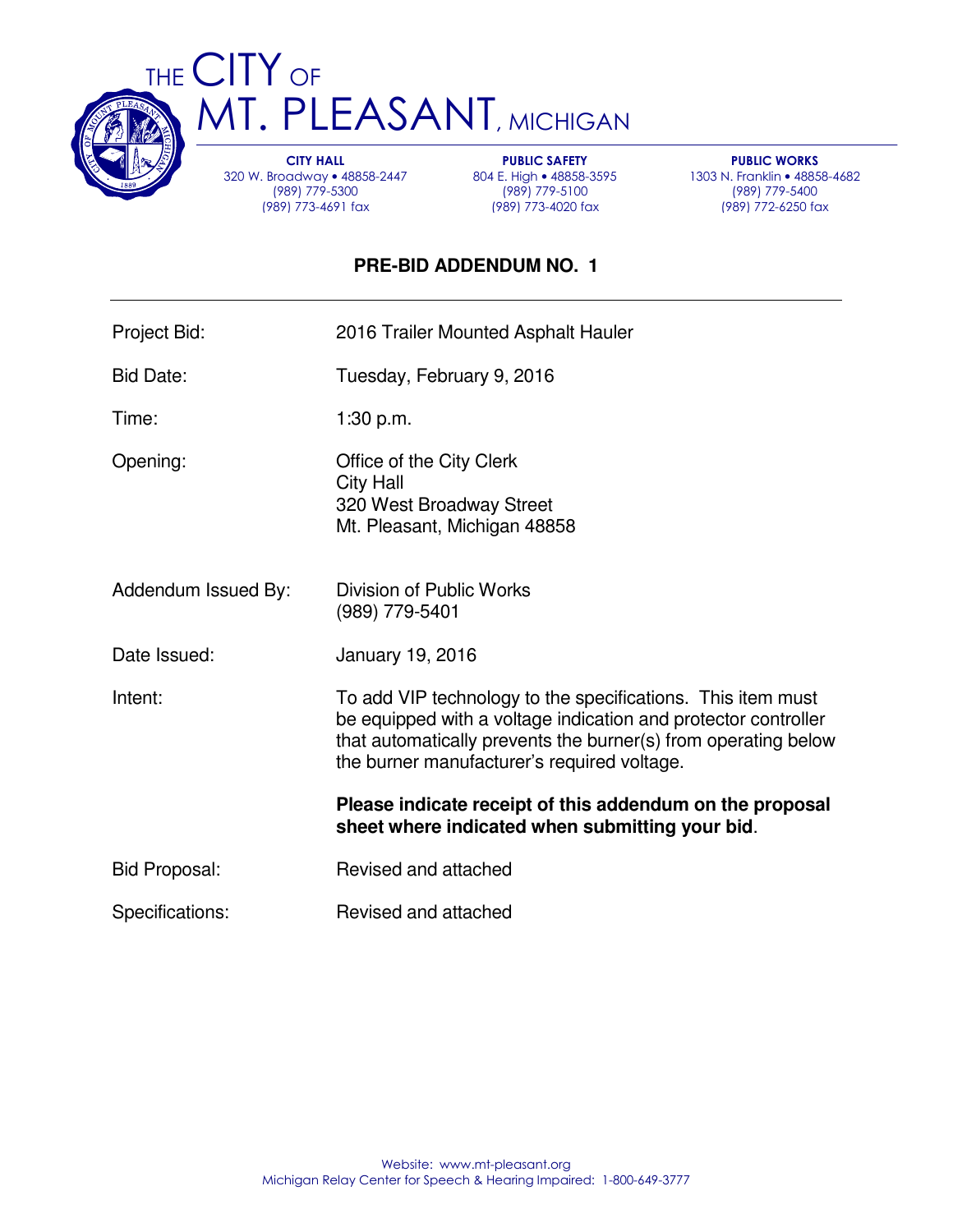## City of Mt. Pleasant, Michigan **2016 TRAILER MOUNTED ASPHALT HAULER**

#### **PROPOSAL**

 320 West Broadway St. Mt. Pleasant, MI 48858

TO: Office of the City Clerk BID DATE: Tuesday, February 9, 2016<br>City Hall Gity Hall TIME: 1:30 p.m. TIME:  $1:30$  p.m.

 In accordance with the specifications and other bid requirements heretofore provided, the undersigned agrees to provide the below listed bid items at the price(s) set forth below. This is a firm bid and not subject to withdrawal or change for a period of sixty (60) days.

| <b>Bid Item</b>                                                                                   | Qty | <u>Unit</u> | <b>Total Bid</b> |  |                           |
|---------------------------------------------------------------------------------------------------|-----|-------------|------------------|--|---------------------------|
| One (1) Tandem axle, trailer mounted<br>asphalt hauler, 2-Ton capacity, per bid<br>specifications | 1   |             |                  |  |                           |
| <b>Total Bid (written)</b>                                                                        |     |             |                  |  |                           |
| and 100 Dollars.                                                                                  |     |             |                  |  |                           |
| Please acknowledge receipt of Addendum 1 by initialing here:                                      |     |             |                  |  |                           |
| Estimated delivery date to City of Mt. Pleasant: _______________________________                  |     |             |                  |  |                           |
| Respectfully Submitted,                                                                           |     |             |                  |  | $\overline{\text{DATE}}:$ |
|                                                                                                   |     |             |                  |  |                           |
|                                                                                                   |     |             |                  |  |                           |
|                                                                                                   |     |             |                  |  |                           |
|                                                                                                   |     |             |                  |  |                           |
|                                                                                                   |     |             |                  |  |                           |
| EMAIL                                                                                             |     |             |                  |  |                           |